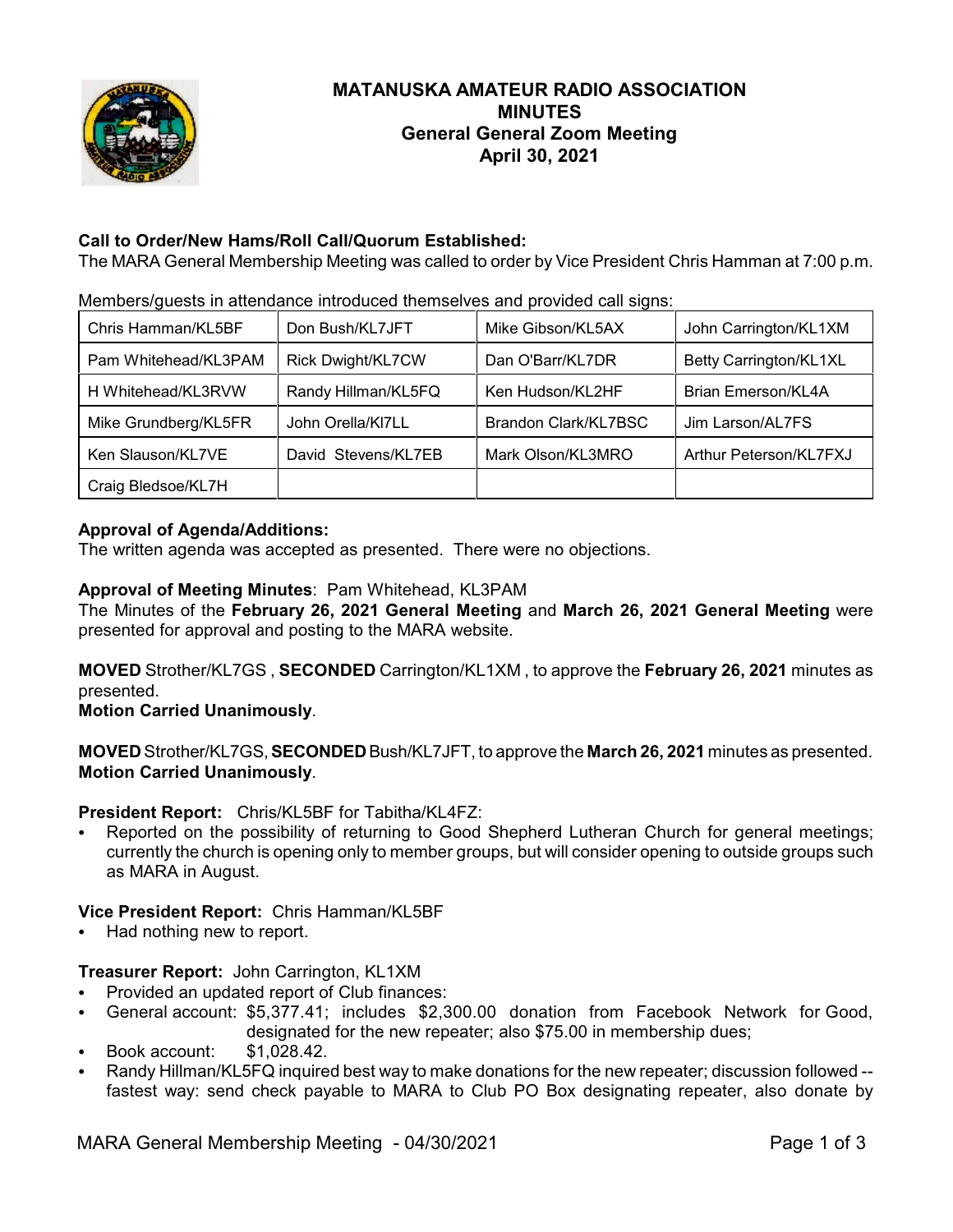credit/debit card through Club website.

### **Secretary's Report:**

• Nothing new to report.

### **Website Facilitator / ARES Report / Trailer Committee:** Don Bush, KL7JFT

- Reported website is up to date, announcements are current:
- Swap & Shop updated;
- Added additional items to the training section to include tech, general, and extra videos that follow the Gordon West program along with training videos on different aspects of to ham radio;
- Elmers page is updated:
- See ARES website KL7JFT.org for sections on building antennas and radio go boxes;
- Invited suggestions and comments on the website; contact him to submit articles;

#### **ARES Report:** Don Bush, KL7JFT

• Next COMEX probably in mid-June.

#### **Trailer Committee:** Don Bush, KL7JFT

- Need to get going on Trailer maintenance to get them ready for display at emergency fairs (Sutton, Menard Sports Center, Mat-Su College, Girl Scouts, Ladies in Science.
- Field Day -- spoke to the importance of training before working in the trailer; may need one or more additional drivers certified to pull the trailers;

#### **VE Report:** Ken Hudson, KL2HF

- C Reported 1 new Technician, 2 upgrades to General, and 2 upgraded to Extra from the last testing session;
- Made special mention of new VE's recently signing up -- Roger Duprey/KL4ZS, Michael Jonrowe/KL3M, and Pierre Loncle/AL7OC, bringing the total to 25 VE's, but only 10 are active. Explained if a VE hasn't participated in two years and wants to remain active, to please let him know to remain on the list as available.

#### **Licensing Classes**: John Mears, AL7LA

No report.

#### **Sunshine Committee:** Tabitha Sherman, KL4FZ

Nothing new.

Don/KL7JFT reported on the Memorial Service for Silent Key, Teddy Walden/KL7HY, held recently at Post 35 of the American Legion; it was a very enjoyable memorial followed by a potluck -- color guard, 21-gun salute, flag ceremony.

#### **Upcoming Events:**

- 1. 05/12/2021 MARA Board Meeting via Zoom, 7 pm
- 2. 05/15/2021 Virtual Breakfast Gathering via Zoom, 9-10 am
- 3. 05/22/2021 Licensing Exams, AmVets Building, Wasilla, 7 pm
- 4. 05/28/2021 MARA General Meeting via Zoom, 7 pm

#### **Ongoing Business:**

1. Hamfest-September, Does anyone know of a good venuie?

MARA General Membership Meeting - 04/30/2021 Page 2 of 3